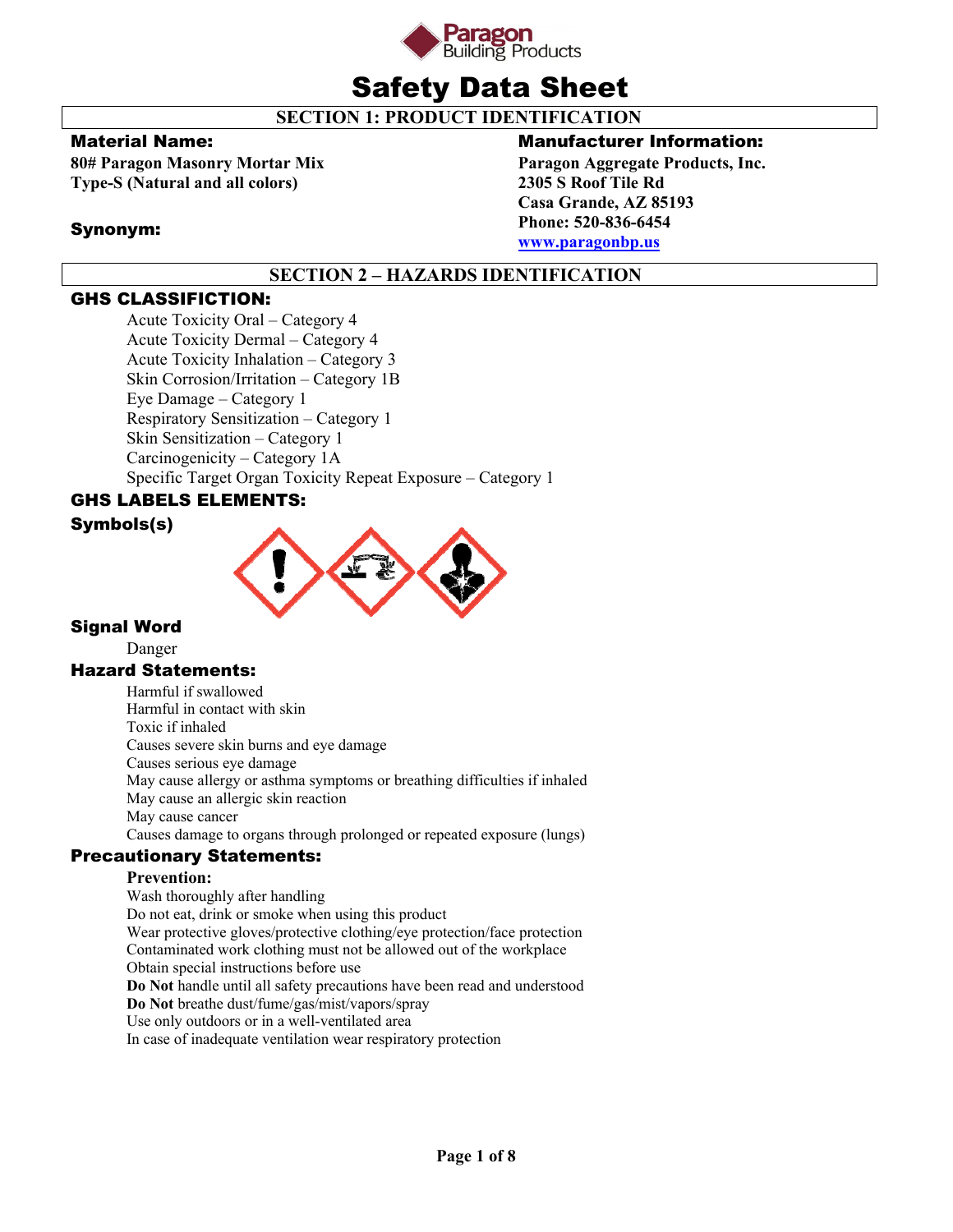

# **SECTION 2 – HAZARDS IDENTIFICATION (CONT.)**

#### Precautionary Statements:

#### **Response:**

**If swallowed:** Rinse mouth, **DO NOT** induce vomiting. Immediately call a poison center/doctor.

**If on skin (or hair:** Take off immediately all contaminated clothing. Rinse skin with water/shower. Immediately call a poison center or doctor/physician. Wash contaminated clothing before reuse.

**If inhaled:** Remove victim to fresh air and keep at rest in a position comfortable for breathing. If experiencing respiratory symptoms, call a poison center or doctor/physician.

**If in eye:** Rinse cautiously with water for several minutes. Remove contact lenses, if present and easy to do, continue rinsing, immediately call a poison center/doctor.

#### **Storage:**

Store in a well-ventilated place

Store in an appropriate container or containment structure

#### **Disposal:**

Dispose of contents/container in accordance with local/regional/international regulations

### **SECTION 3 – COMPOSITION / INFORMATION ON INGREDIENTS**

#### **Chemical Name and Synonyms:**

| Component                  | $CAS \#$   | Percent Optional |
|----------------------------|------------|------------------|
| Cement, Portland Chemicals | 65997-15-1 |                  |
| Ouartz                     | 14808-60-7 |                  |
| Limestone                  | 1317-65-3  |                  |
| Iron Oxide                 |            |                  |
| (Red)                      | 1332-37-2  |                  |
| (Yellow)                   | 51274-00-1 |                  |
| (Brown)                    | 12713-03-0 |                  |
| (Black)                    | 1317-61-9  |                  |

# Component Information/Information on Non-Hazardous Components General Product Information:

**Trace Elements:** Paragon Mortar Type-S is made from materials mined from earth and is processed using energy provided by fuels. Trace amounts of naturally occurring, potentially harmful chemical might be detected during chemicals analysis. For example, Paragon Mortar mix may contain up to 1.50% insoluble residue, some of which may be free crystalline silica. Other trace constituents may include calcium oxide, free magnesium oxide, potassium and sodium sulfate compounds, and trace metal compounds.

# **SECTION 4 – FIRST AID MEASURES**

#### First Aid Eyes:

Immediately flush eye thoroughly with water. Continue flushing eye for a least 15 minutes, including under lids, to remove all particles. Call a physician immediately.

#### First Aid Skin:

Wash skin with cool water and pH-neutral soap or mild detergent. Seek medical treatment if irritation or inflammation develops or persist. Seek medical treatment in the event of burns.

#### First Aid Inhalation:

Remove person to fresh air. If breathing is difficult, administer oxygen. If not breathing, give artificial respiration. Seek medical help if coughing and other symptoms do subside. Inhalation of large amounts of Paragon Mortar Type-S requires immediate medical attention.

### First Aid Ingestion:

Do not induce vomiting. If conscious, have the victim drink plenty of water and call physician.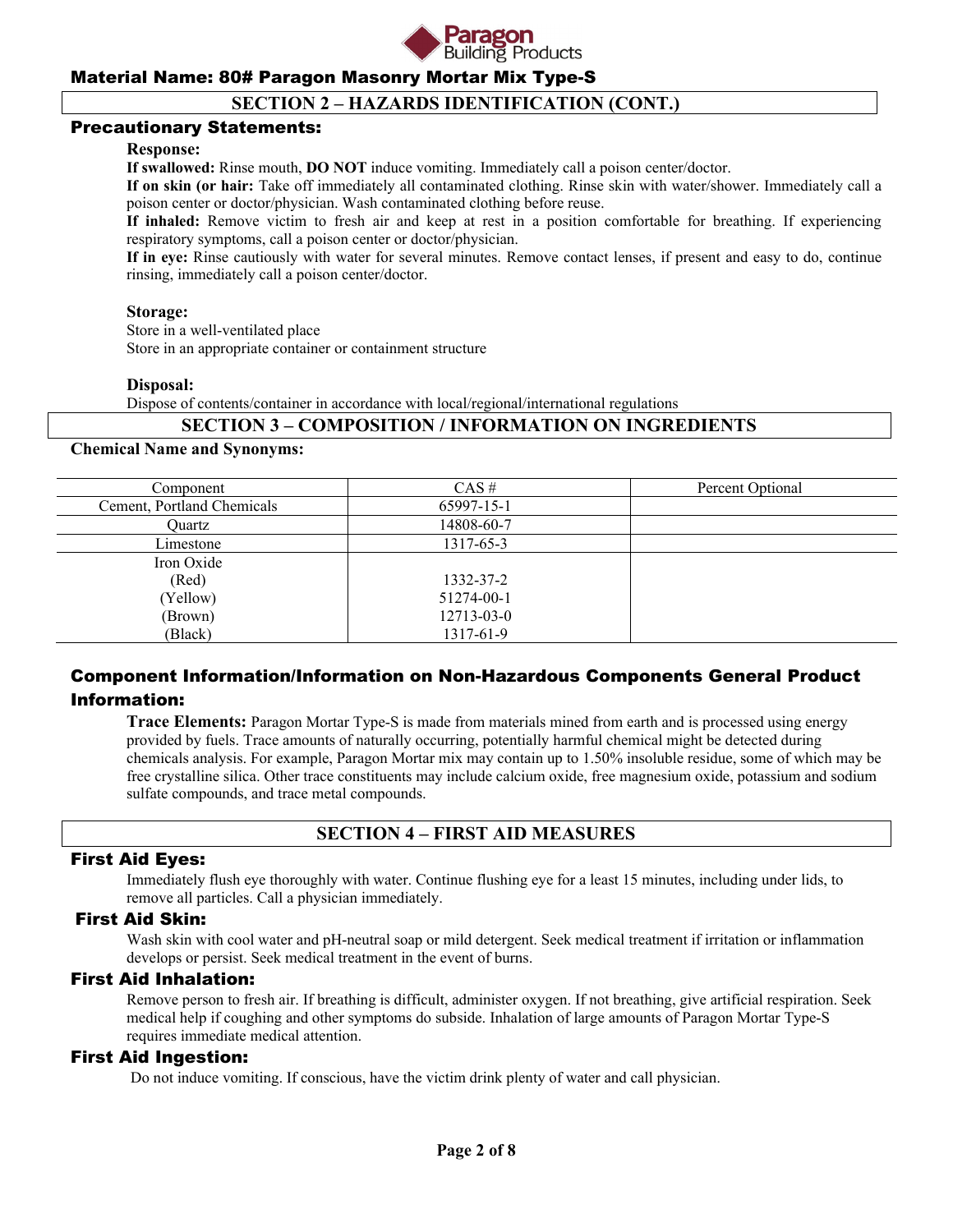

# **SECTION 5 – FIRE FIGHTING MEASURES**

### General Fire Hazards:

See Section 9 for Flammability Properties Non combustible

# Hazardous Combustion Products:

NONE

### Extinguishing Media:

Use appropriate extinguishing media for surrounding fire

### Unsuitable Extinguishing Media:

NONE

### Fire Fighting Equipment/Instructions:

Firefighters should wear full protective gear

# **SECTION 6 – ACCIDENTAL RELEASE MEASURES**

# Recovery and Neutralization:

Stop the flow of material, if this is without risk

### Personal Precautions, Protective Equipment and Emergency Procedures:

Use personal protection recommended in Section 8. Isolate the hazard area and deny entry to unnecessary and unprotected personal.

#### Emergency Measures:

Isolate area, keep unnecessary personal away

#### Environmental Precautions:

Do not attempt to wash Paragon Mortar Type-S down sewers or storm drains

#### Methods for Containment and Clean-up:

Collect dry material using a scoop. Avoid actions that cause dust to become airborne. Avoid inhalation of dust and contact with skin. Scrape up wet material and place on an appropriate container. Allow the material to dry before disposal.

#### Prevention of Secondary Hazards:

NONE

# **SECTION 7 – HANDLING AND STORAGE**

### Handling Procedures:

Avoid prolonged or repeated breathing of dust. Avoid contact with eyes and skin. Promptly remove dusty clothing or clothing which is wet with mortar fluids and launder before reuse. Wash thoroughly after exposure to dust or wet Paragon Mortar Type-S.

### Storage Procedures:

Store product in a cool, dry, ventilated area. Protect against physical damage and moisture. Keep Paragon Mortar Type-S dry until used. Normal temperature and pressures do not affect the material.

#### Incompatibilities:

Wet Paragon Mortar Type-S is alkaline; as such it is incompatible with acids, ammonium salts and metal.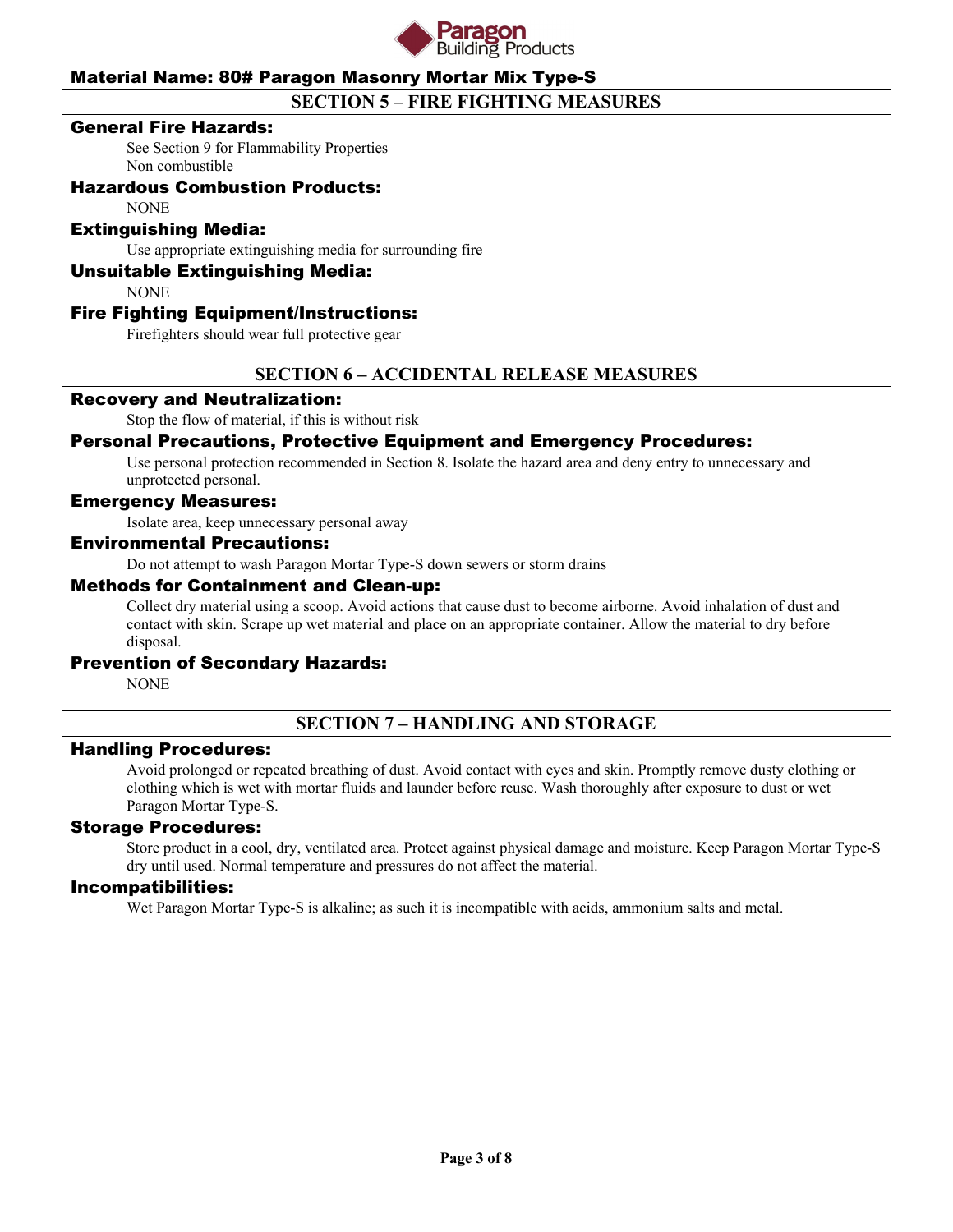

# **SECTION 8 – EXPOSURE CONTROL / PERSONAL PROTECTION**

### Component Exposure Limits:

### **Cement, Portland, chemicals (65997-15-1)**

 ACGIH: 1m/m3 TWA (particulate matter containing no asbestos and<1% crystalline silica, respirable fraction) OSHA: 15 mg/m3 TWA (total dust); 5 mg/m3 TWA (respirable fraction)

NIOSH: 10 mg/m3 TWA (total dust); 5 mg/m3 TWA (respirable dust)

#### **Limestone (1317-65-3)**

 OSHA: 15 mg/m3 TWA (total dust); 5 mg/m3 TWA (respirable fraction) NIOSH: 10 mg/m3 TWA (total dust); 5 mg/m3 TWA (respirable dust)

### **Gypsum (Ca(SO4).2H2O) (13397-24-5)**

 ACGIH: 10 mg/m3 TWA (inhalable fraction, listed under Calcium Sulfate) OSHA: 15 mg/m3 TWA (total dust); 5mg/m3 TWA (respirable fraction) NIOSH: 10 mg/m3 TWA (total dust); 5 mg/m3 TWA (respirable dust)

#### **Quartz: (14808-60-7)**

 ACGIH: 0.25 mg/m3 TWA (respirable fraction) NIOSH: 0.05 mg/m3 TWA (respirable dust)

### Engineering Measures:

Periodically wash areas contacted by dry Paragon Mortar Type-S or by wet mortar fluids with a Ph neutral soap. Wash again at the end of work. If irritation occurs immediately wash affected areas and seek treatment. If clothing becomes saturated with wet Paragon Mortar Type-S, it should be removed and replaced with clean clothing.

# Personal Protective Equipment:

#### **Respiratory:**

Use local or general ventilation to control exposures below applicable exposure limits, NIOSH or MSHA approved particulate filter respirators should be used in the context of respiratory protection program meeting the requirements of the OSHA respiratory protection standard [29 CFR 1910.134] to control exposures when ventilation or other controls are inadequate or discomfort or irritation is experienced. Respirator and/or filter cartridge selection should be based on American National Standards Institute (ANSI) Standards Z88.2 Practices for Respiratory Protection.

#### **Hands:**

Where prolonged exposure to unhardened mortar products might occur, wear impervious gloves to eliminate skin contact. Do not rely on barrier creams; barrier creams should not be used in place of gloves. Periodically wash areas contacted by Paragon Mortar Type-S or its dry ingredients with pH neutral soap and water. Wash again at the end of the work. If irritation occurs, immediately wash the affected area and seek treatment.

#### **Eyes:**

Where potentially subject to splashes or puffs of mortar, wear safety glasses with side shields or goggles. In extremely dusty environments and unpredictable environments wear unvented or indirectly vented goggles to avoid eye irritation or injury. Contact lenses should not be worn when working with Paragon Mortar Type-S or fresh products.

#### **Skin and Body:**

Protection is essential to avoiding potentially severe skin injury. Avoid contact with unhardened Paragon Mortar Type-S. If contact occurs, promptly wash affected area with soap and water. Where prolonged exposure to unhardened Paragon Mortar Type-S products might occur, wear impervious clothing and gloves to eliminate skin contact. Wear sturdy boots that are impervious to water, to eliminate foot and ankle exposure.

# **SECTION 9 – PHYSICAL AND CHEMICAL PROPERTIES**

Appearance: Gray Powder Physical State: Solid **Vapor Pressure:** Not Applicable **Boiling Point:** Not Applicable **Solubility (H2O):** Slightly Soluble **Evaporation Rate:** Not Applicable **Octanol/H2O Coeff:** Not Applicable **Flash Point Method:** None **Lower Flammability Limit (LFL):** None **Auto Ignition:** Not Applicable

**Odor:** None **pH** (in water): 12-13 **Vapor Density:** Not applicable **Melting Point:** Not Applicable **Specific Gravity:** 3.15 VOC: Not Determined **Flash Point:** None **Upper Flammability Limit (UFL):** None **Burning Rate:** None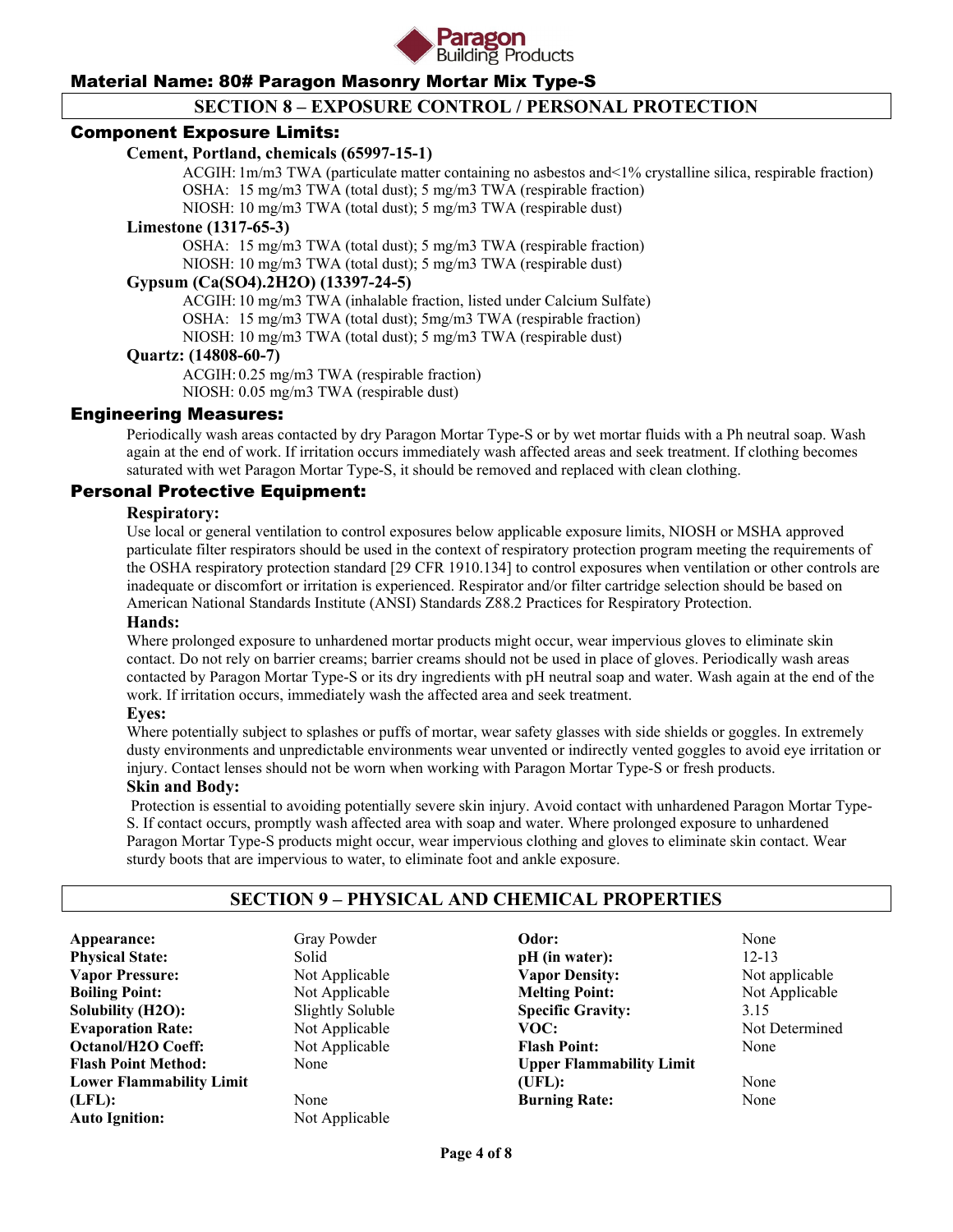

# **SECTION 10 – CHEMICAL STABILITY AND REACTIVITY INFORMATION**

#### **Chemical Stability:**

This is a stable material

#### **Hazardous Reaction Potential:**

Will not occur

**Conditions to Avoid:**

Unintentional contact with water

#### **Incompatibility Products:**

Wet Paragon Mortar Type-S is alkaline, As such it is incompatible with acids, ammonium salts and phosphorous

### **Hazardous decomposition:**

Will not spontaneously occur, adding water produces (caustic) calcium hydroxide

# **SECTION 11– TOXICOLOGICAL INFORMATION**

### Acute Toxicity: **Component Analysis – LD50/LC50**

**Quartz (14808-60-7)**  Oral LD50 Rat 500 mg/kg

# Potential Health Effects:

### **Skin Corrosion Property/Stimulativeness**

 Discomfort or pain cannot be relied upon to alert a person to a hazardous skin exposure. Consequently, the only effective means of avoiding skin injury or illness involves minimizing skin contact, particularly contact with wet Paragon Mortar Type-S. Exposed persons may not feel discomfort until hours after the exposure has ended and significant injury has occurred. Exposure during the handling or mixing of the dry ingredients in Paragon Mortar Type-S may cause drying of the skin with consequent mild irritation or more significant effects attributable to aggravation of other conditions. Exposure to wet Paragon Mortar Type-S may cause more skin effects including thickening, cracking or fissuring of the skin. Prolonged exposure can cause severe damage in the form of (caustic) chemical burn.

#### **Eye Critical Damage/Stimulativeness**

 Exposure to airborne dust during the handling or mixing of the dry ingredients in Paragon Mortar Type-S may cause immediate or delayed irritation or inflammation. Eye contact by splashes of wet Paragon Mortar Type-S may cause effects ranging from moderate eye irritation to chemical burns and blindness. Such exposures require immediate first aid (see Section 4) and medical attention to prevent significant damage to the eye.

#### **Ingestion**

 Although inadvertent ingestion of small quantities of wet Paragon Mortar Type-S or its dry ingredients are not known to be harmful, accidental ingestion of larger quantities can be harmful and requires immediate medical attention.

# **Inhalation**

 Exposure to Paragon Mortar Type-S in excess of the applicable TLV or PEL (see section 2) may cause or aggravate other lung conditions. The ingredients in Paragon Mortar Type-S may contain trace amounts of crystalline silica. Exposure to these ingredients in excess of the applicable TLV or PEL (see Section 2) may cause or aggravate other lung conditions. Exposure to Paragon Mortar Type-S may cause irritation to the moist mucous membranes of the nose, throat, and upper respiratory system. It may also leave unpleasant deposits in the nose.

#### **Respiratory Organs Sensitization/Skin Sensitization**

 May cause allergy or asthma symptoms or breathing difficulties if inhaled, some individuals may exhibit an allergic response upon exposure to wet Paragon Mortar Type-S. The response may appear in a variety of forms ranging from a mild rash to severe skin ulcers. Persons already sensitized mat react to their first contact with the product. Other persons may first experience this effect after years of contact with Paragon Mortar Type-S.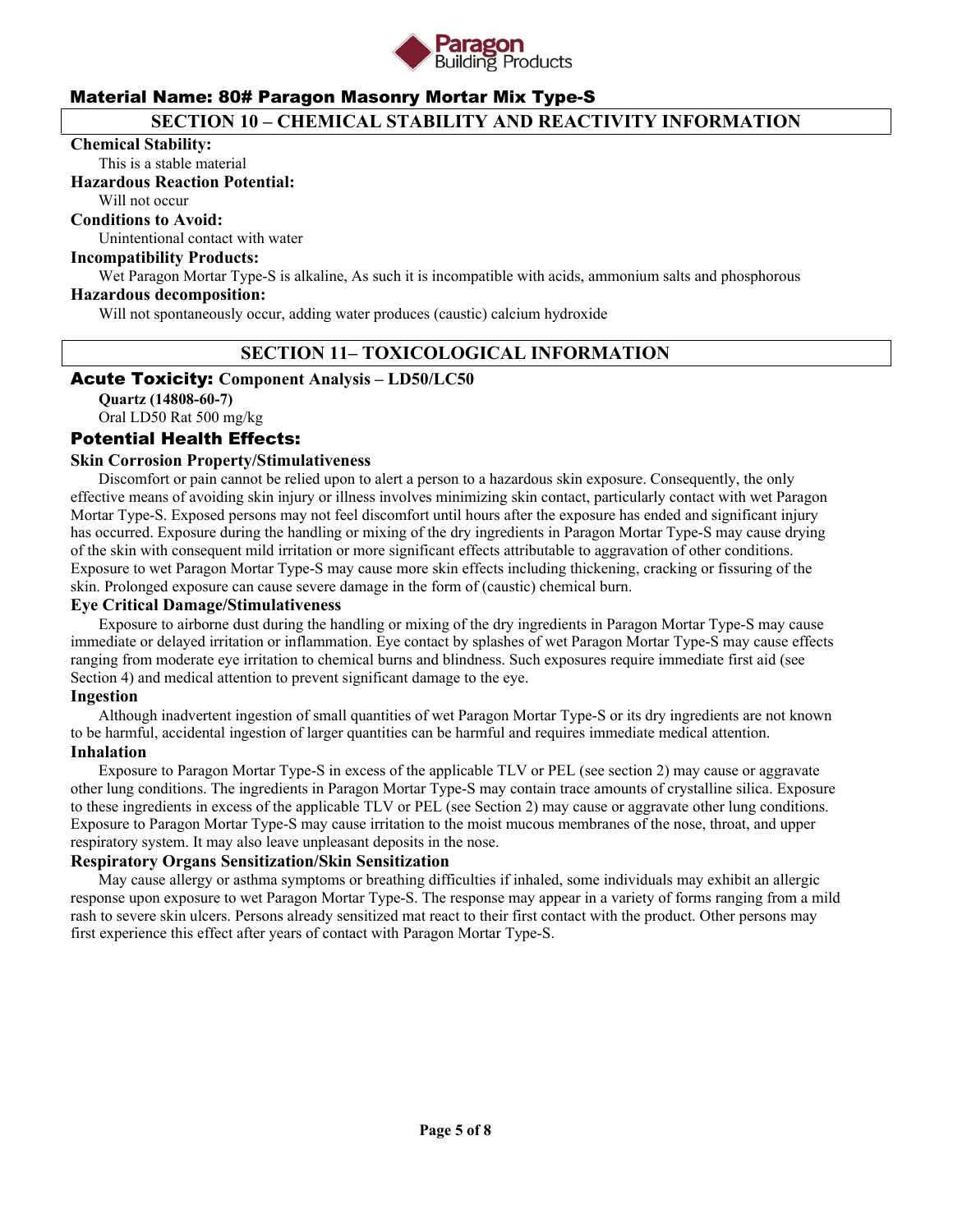

# **SECTION 11– TOXICOLOGICAL INFORMATION CONT.**

### Generative Cell Mutagenicity

This product is not reported to have any mutagenic effects

#### **Carcinogenicity**

#### **A: General Product Information**

May cause cancer: Prolonged and repeated exposure to airborne free respirable crystalline silica can result in lung disease and/or lung cancer! IARC states that crystalline silica in the form of quartz or cristobalite from occupational sources is carcinogenic to humans (Group 1).

#### **B: Component Carcinogenicity**

| ACGIH:              | A4 – Not Classified as a Human Carcinogen                                                                                                                                                    |
|---------------------|----------------------------------------------------------------------------------------------------------------------------------------------------------------------------------------------|
| Quartz (14808-60-7) |                                                                                                                                                                                              |
| ACGIH:              | $A2 -$ Suspected Human Carcinogen                                                                                                                                                            |
| NIOSH:              | potential occupational carcinogen                                                                                                                                                            |
| NTP:                | Known Human Carcinogen (respirable size) (Select Carcinogen)                                                                                                                                 |
| IARC:               | Monograph 100C [2012] (listed under Crystalline silica inhaled in the form of quartz or<br>cristobalite from occupational sources); Monograph 68 [1997] (Group 1 (carcinogenic to<br>humans) |
|                     |                                                                                                                                                                                              |

#### **Reproductive Toxicity**

This product is not reported to have any reproductive toxicity effects

# Specified Target Organ General Toxicity:

#### **Single Exposure**

This product is not reported to have any single exposure specific target organ toxicity effects

#### **Specified Target Organ General**

Causes damage to organs through prolonged or repeated exposure (lungs)

#### **Aspiration Respiratory Organs Hazard**

This product is not reported to have any aspiration hazards

# **SECTION 12 – ECOLOGICAL INFORMATION**

#### **Ecotoxicity**

#### **A: General Product Information**

This product is not reported to have any ecotoxicity effects

#### **B: Component Analysis – Ecotoxicity – Aquatic Toxicity**

No ecotoxicity data are available for this product's components

#### **Persistence/Degradability**

No information available for the product

#### **Bioaccumulation**

No information available for the product

#### **Mobility in Soil**

No information available for the product

# **SECTION 13 – DISPOSAL CONSIDERATIONS**

# Waste Disposal Instructions

See Section 7 for Handling Procedures. See Section 8 for Personal Protective Equipment recommendations

# Disposal of Contaminated Containers or Packaging

Dispose information available for the product

### **SECTION 14 – TRANSPORTATION INFORMATION**

### DOT Information

#### **Hazardous materials description proper shipping name:**

| Page 6 of 8 |  |
|-------------|--|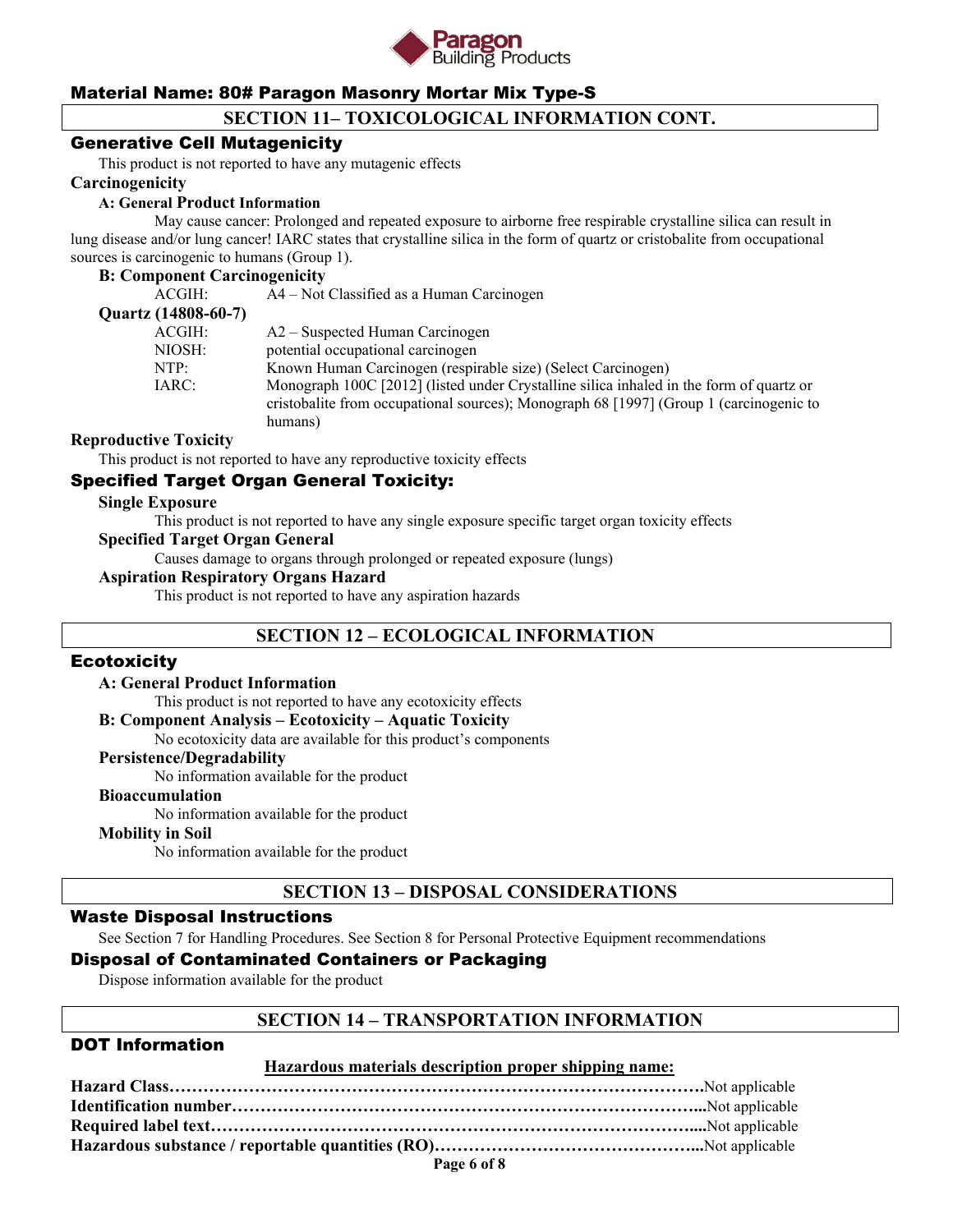

# **SECTION 15 – REGULATORY INFORMATION**

#### Regulatory Information

#### **US Federal Regulations**

#### **Component Analysis**

None of this products components are listed under SARA Section 302 (40 CFR 355 Appendix A). SARS Section 313 (40 CFR 372.65), or CERCLA (40 CFR 302.4)

#### **State Regulations**

#### **Component Analysis – State**

The following components appear on one or more of the following state hazardous substances lists;

| <b>Components</b>                             | CAS                   | ◡◠ | MA           | MN  | NJ  | PA             | <b>RI</b> |
|-----------------------------------------------|-----------------------|----|--------------|-----|-----|----------------|-----------|
| $\mathsf{L}$ ement.<br>Chemicals<br>Portland. | $65997 - 1$<br>$15 -$ | No | $v_{es}$     | Yes | Yes | $\tau$<br>Y es | No        |
| <b>Duartz</b>                                 | 1408-60-7             | No | $V_{\rm CS}$ | Yes | Yes | $v_{es}$       | No        |

The following statement(s) are provided under the California Safe Drinking Water and Toxic Enforcement Act of 1986 (Proposition 65):

WARNING! This product contains chemicals known to the state of California to cause cancer, birth defects, or other reproductive harm.

# **Component Analysis – WHMIS IDL**

 No components are listed in the WHMIS IDL **Additional Regulatory Information** 

### **Component Analysis – Inventory**

| <i>⊇</i> omponent                             | CAS #                           | <b>TSCA</b> | CAN<br>UAF | <b>EEC</b>    |
|-----------------------------------------------|---------------------------------|-------------|------------|---------------|
| $\sim$<br>cement. '<br>Portland.<br>Chemicals | - 65997-1<br>$\sim$<br>$15 - 1$ | Yes         | DSL        | <b>EINECS</b> |
| <b>Ouartz</b>                                 | 14808-60-7                      | Yes         | DSL        | <b>EINECS</b> |